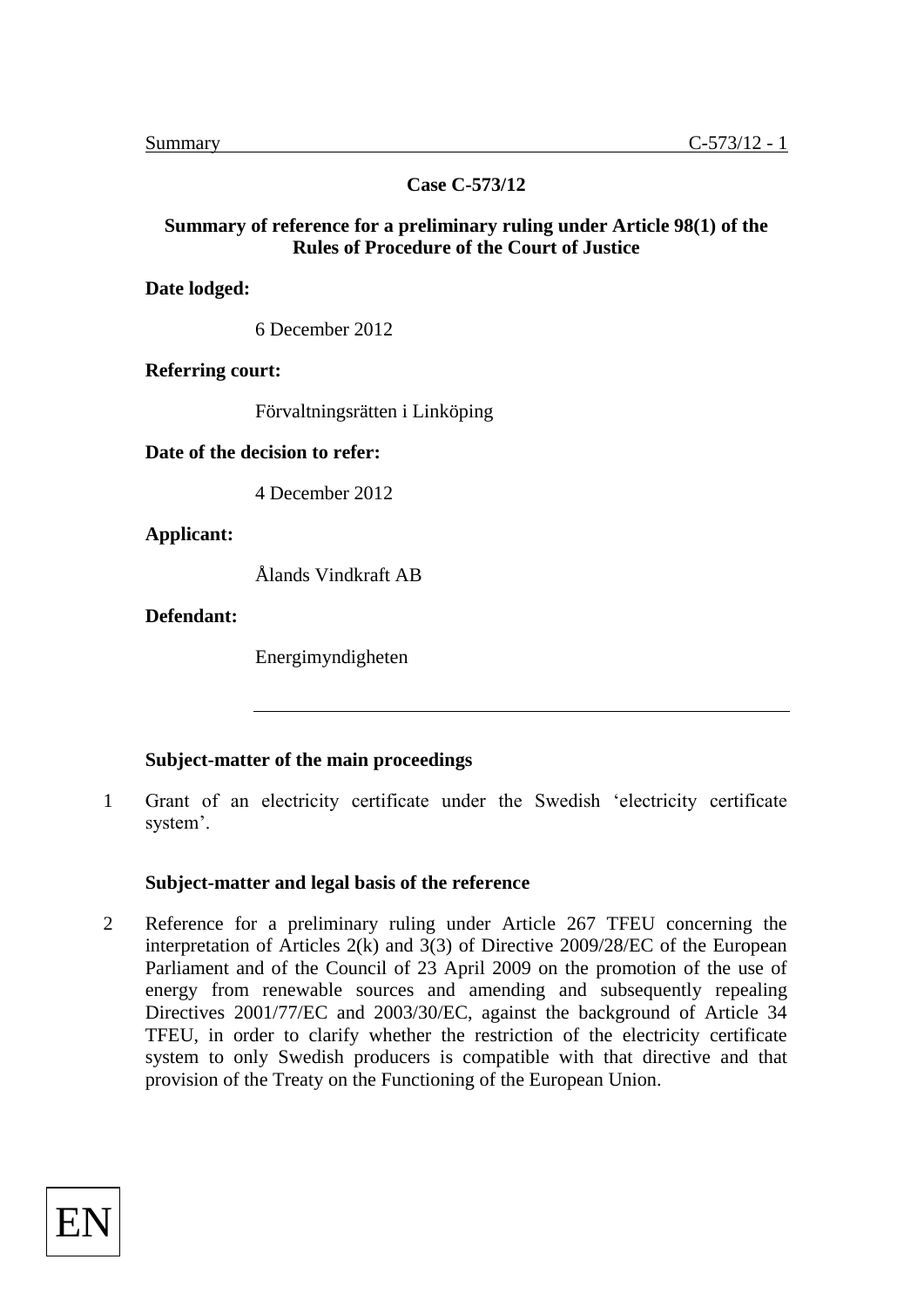#### **Questions referred for a preliminary ruling**

3 1. The Swedish electricity certificate system is a national support scheme which requires electricity suppliers and certain electricity users in the Member State to purchase an electricity certificate, corresponding to a certain share of their sales or use, without there being a specific requirement also to purchase electricity from the same source. The electricity certificate is issued by the Swedish State and is proof that a certain amount of renewable electricity has been produced. The producers of electricity obtained from renewable sources receive, by the sale of the electricity certificate, extra revenue as an additional income from its production of electricity. Are Article  $[2(k)]$  and Article 3(3) of Directive 2009/28/EC of the European Parliament and of the Council of 23 April 2009 on the promotion of the use of energy from renewable sources and amending and subsequently repealing Directives 2001/77/EC and 2003/30/EC to be interpreted as meaning that they permit a Member State to apply a national support scheme as above, in which only producers situated in the territory of that country can participate and which has the result that those producers have an economic advantage over producers who cannot be issued with an electricity certificate?

2. Can a system such as that described in question  $1 - in$  the light of Article 34 [TFEU] – be regarded as constituting a quantitative restriction on imports or a measure having equivalent effect?

3. If the answer to question 2 is affirmative, can such a system be compatible with Article 34 [TFEU] as regards the objective of promoting the production of electricity from renewable energy sources?

4. How is the consideration of the above questions affected by the fact that the restriction of the support scheme to include only national producers is not expressly governed in national law?

#### **Provisions of European Union law relied on**

- 4 Articles 2(2) TFEU, 4(2)(a), (e) and (i) TFEU, 34 TFEU, 36 TFEU, 191(1) TFEU, 192(1) TFEU and 193 TFEU.
- 5 Directive 2009/28, in particular
	- Article 3(3), which reads as follows:

'In order to reach the targets set in paragraphs 1 and 2 of this article Member States may, inter alia, apply the following measures:

(a) support schemes;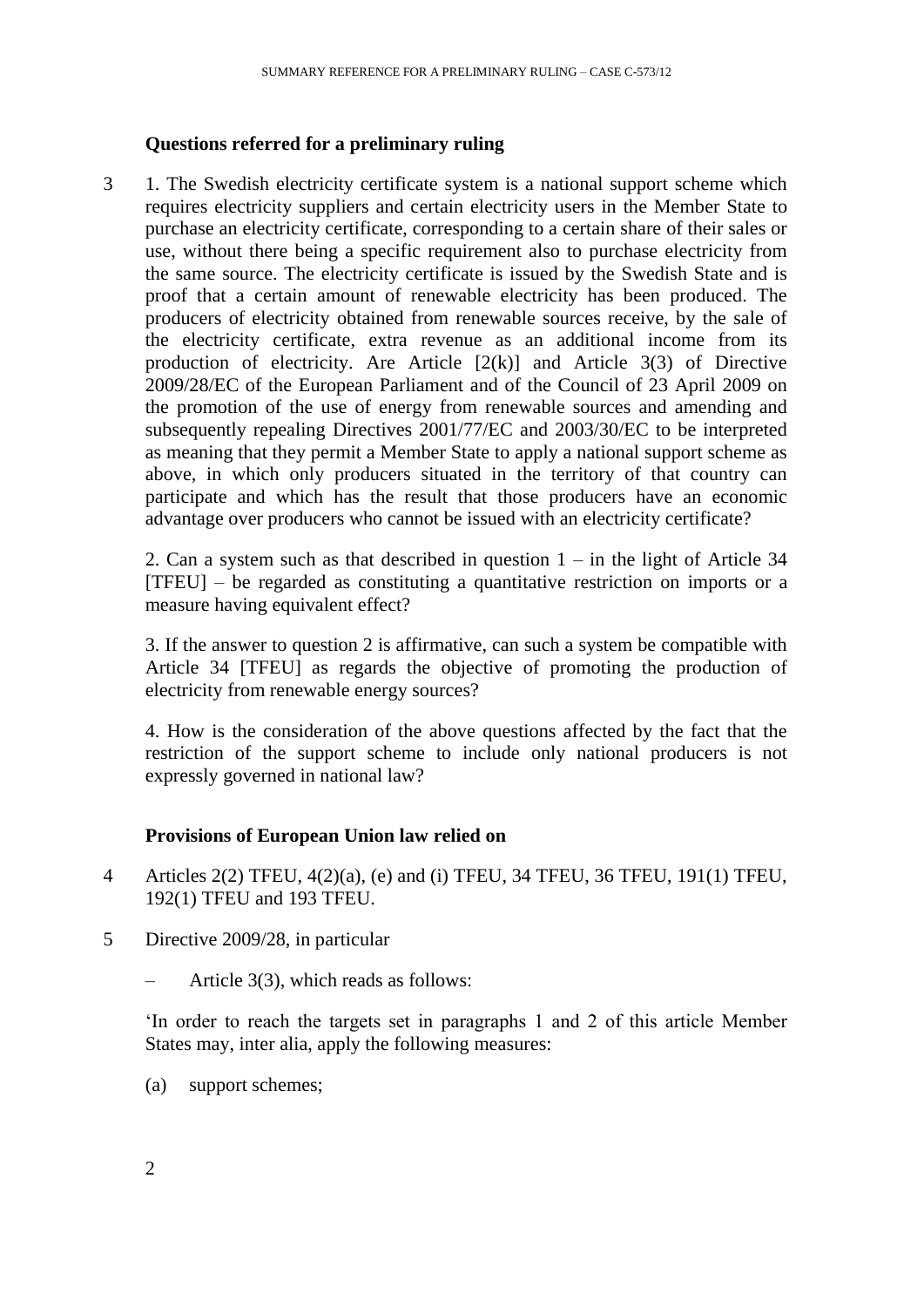(b) measures of cooperation between different Member States and with third countries for achieving their national overall targets in accordance with Articles 5 to 11.

Without prejudice to Articles 87 and 88 of the Treaty, Member States shall have the right to decide, in accordance with Articles 5 to 11 of this Directive, to which extent they support energy from renewable sources which is produced in a different Member State.'

Article  $2(k)$ , which reads as follows:

'"support scheme" means any instrument, scheme or mechanism applied by a Member State or a group of Member States, that promotes the use of energy from renewable sources by reducing the cost of that energy, increasing the price at which it can be sold, or increasing, by means of a renewable energy obligation or otherwise, the volume of such energy purchased. This includes, but is not restricted to, investment aid, tax exemptions or reductions, tax refunds, renewable energy obligation support schemes including those using green certificates, and direct price support schemes including feed-in tariffs and premium payments.'

# **Provisions of national law relied on and legislative travaux préparatoires**

6 At the time of its decision, the Energimyndigheten (Energy Authority) applied lagen (2003:113) om elcertifikat (Law (2003:113) on electrity certificates). That Law was replaced, with effect from 1 January 2012, by lagen (2011:1200) om elcertifikat (Law (2011:1200) on electricity certificates). In accordance with the transitional provisions, the former Law ceased to have effect on that date. The basis under Swedish law is that the legislation in force at the time of the court's examination is applicable to the case. Exceptions from that rule can be laid down in transitional provisions or can arise for example where application of the later rules would cause disadvantage to an individual. Sweden's constitution also prohibits retroactive criminal law and retroactive taxation law.

*Law (2011:1200) on electricity certificates*

- 7 It is clear from Chapter 1, Paragraph 1, that the Law seeks to promote the production of renewable electricity.
- 8 Chapter 1, Paragraph 2, reads as follows:

'For the purposes of this Law:

1. *renewable electricity* shall mean electricity produced from renewable energy sources or peat,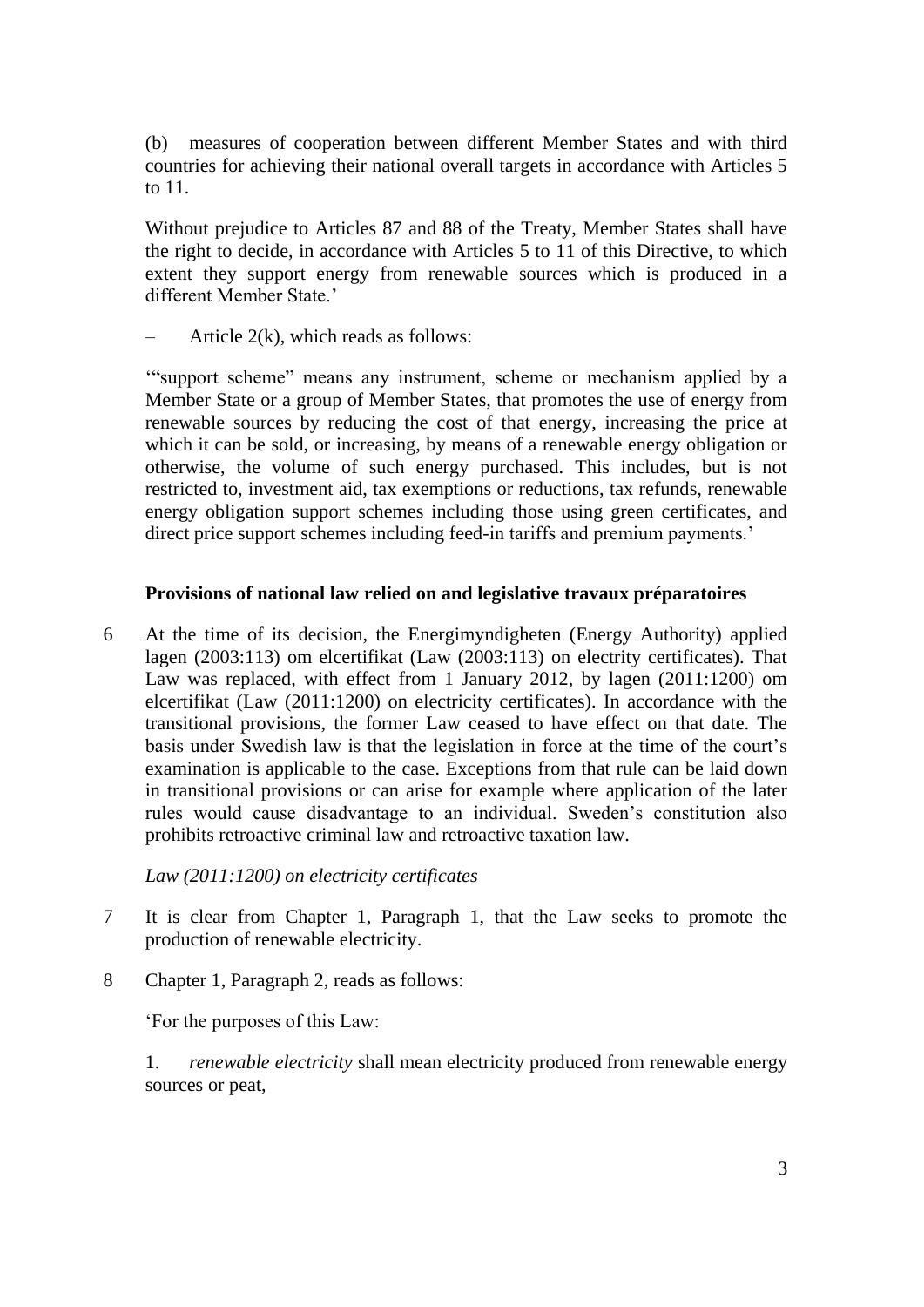2. *renewable energy sources* shall mean biofuels, geothermic energy, solar energy, water power, wind power and wave energy,

…

4. *electricity certificate* shall mean a certificate which has been prepared in accordance with that Law or by another State in accordance with an international agreement such as that referred to in Paragraph 5, and which confirms that renewable electricity has been produced,

5. *quota obligation* shall mean the duty to hold and annul an electricity certificate in connection with the sale or use of electricity,

…,

- 9 It is apparent from Chapter 2, paragraph 1, that the supervisory authority, if the requirements under that chapter are met, is to decide to approve the plant for issue of the electricity certificate and at the same time lay down the period within which the electricity certificate is to be issued.
- 10 Chapter 2, Paragraph 2, states that a plant must be able to produce renewable electricity and put into service in order to obtain an electricity certificate.
- 11 Chapter 4, Paragraphs 1 and 4, state who is subject to the quota obligations, when they apply, when they cease and how they are calculated.
- 12 A new provision was also introduced by Chapter 1, Paragraph 5, which did not appear in Law (2003:113) on electricity certificates:

'Electricity certificates which have been issued for the production of renewable electricity in another State may be used to fulfil a quota obligation under this Law, if the Swedish electricity certificate system has been coordinated with the electricity certificate system in the other State by an international agreement.

…'

13 The electricity certificate system was modified by the new Laws with regard to cooperation with Norway. However, under the new legislation it is still not possible to issue an electricity certificate to Ålands Vindkraft AB, since no cooperation with Finland in that regard has been established. The national restrictions for issue of electricity certificates therefore still remain as regards producers of renewable electricity in countries other than Sweden and Norway.

# *Legislative travaux préparatoires*

4 14 The travaux préparatoires for Law (2011:1200) on electricity certificates state that the purpose is to improve the structure and transparency of the legislation without changing the aim and operation of the electricity certificate system. Certain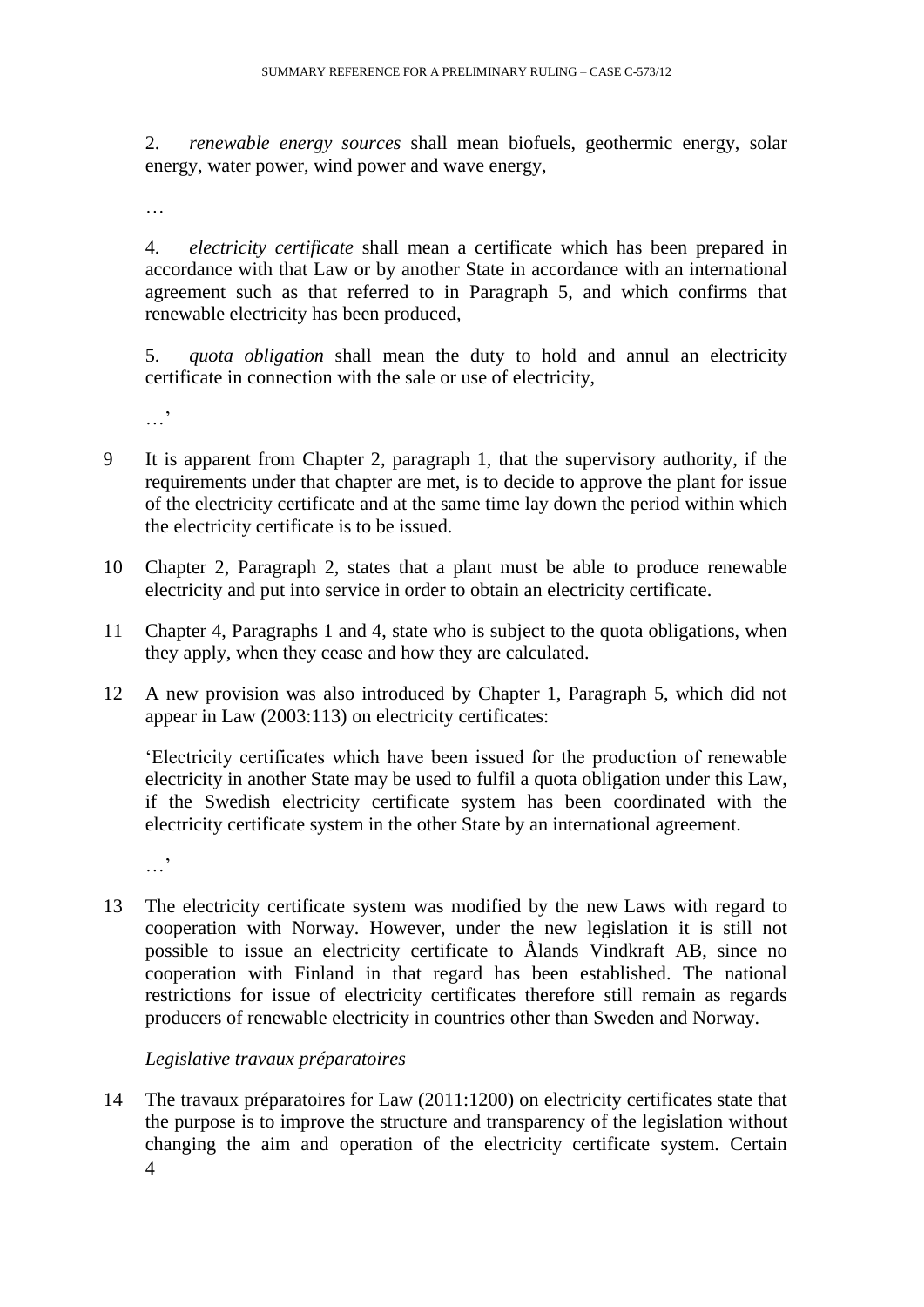provisions have been edited, others have been transferred unchanged to the new Law. With regard to Directive 2009/28, the following is also stated in the travaux préparatoires.

'The electricity certificate system is now a Swedish national market-based support scheme which seeks to increase the production of renewable electricity in Sweden. The electricity certificate system is nevertheless a support scheme which can be coordinated with other countries' support schemes under [Directive 2009/28]. An international trade in electricity certificates would contribute to a market which functions better and has greater liquidity and increased turnover. However, in that way there would be greater efficiency and increased competition for renewable electricity production. The Government therefore considers that the electricity certificate system should be opened up to cooperation with other countries. It is suggested that the actual cooperation should be organised in such a way that a common market in electricity certificates is established in which electricity certificates which have been issued for the production of renewable electricity in another country may be used to fulfil the quota obligation in Sweden. The quota obligation thus continues to be national but it will become possible to fulfil it with electricity certificates from other countries. A requirement for common support schemes is that there be an international agreement on cooperation between the countries which are to establish a common market.'

15 Since the electricity certificate system has not been significantly changed as regards, materially, the question in the present case, the travaux préparatoires for the former Law on electricity certificates (2003:113) remain relevant, in the view of the förvaltningsrätten, to the present decision. Those travaux préparatoires state, inter alia, as follows.

'The advantages of a certificate system can be properly appreciated particularly since an international trade is made possible. That is also noted by many commentators. Looked at from a European perspective as regards the European Union's objective for the production of electricity from renewable energy sources, it is irrelevant where the electricity production plants based on renewable energy sources are constructed. In an international market, renewable production of electricity can be sited in those countries or regions where the conditions for it are best. That encourages competitiveness over time for renewable electricity production, results in a harmonisation of the levels of support in the European Union and costs for the final consumer do not become higher than necessary. The Government considers that trade in certificates between different countries is desirable and does not see any obstacle to, for example, electricity certificates being sold abroad or exchanged for RECS certificates (Renewable Energy Certificate System; a voluntary certificate system between European electricity companies) subsequently to be sold abroad. Electricity certificate studies point to a number of questions which should be highlighted before any international trade.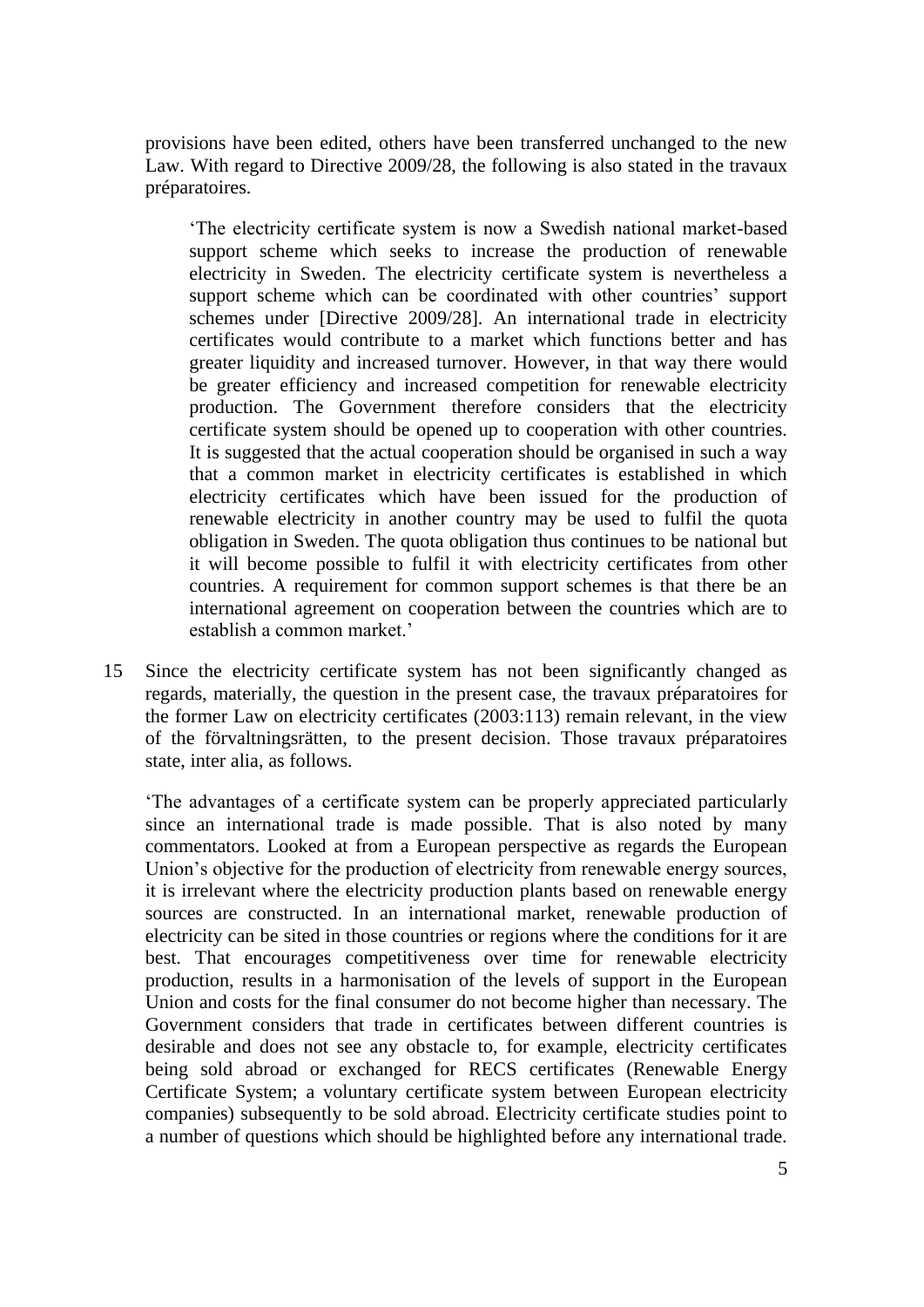There are choices to be made, for example, as to how foreign certificates are to be dealt with in the certificate system and whether they should be given the same value as domestic certificates. The Government has carefully studied the rules and experiences of other countries with a certificate system. In so doing, the Government has found a number of reasons for limiting the electricity certificate system initially to Sweden. One of those reasons is that currently there are no provisions governing the way in which electricity certificates from other countries are to be credited to meeting the national objectives for electricity from renewable energy sources. Nor are there any guarantees that the electricity from those sources will not be credited in both the country where the electricity is produced and the country where the certificate is used. Nor is there a system in place to ensure that electricity certificates from other countries can be guaranteed to come from energy sources such as those defined as renewable. An unlimited possibility of importing electricity certificates to meet the quota could result in the Swedish quota being met or largely met by certificates from existing plants across Europe. In order to ensure that increased electricity production based on renewable energy sources is achieved as a result of the certificate system, it is necessary to the countries which participate in the system have quotas, or a similar mechanism, against which the certificates are counted. Thus, selling certificates from one country to another leads somewhere to a reduced access to electricity certificates which of itself increases the price of certificates to create an incentive for new electricity production. Either a common framework in the European Union or bilateral agreements between Sweden and another country or other countries are therefore necessary for an international trade in electricity certificates in order to have a common market. In the absence of such bilateral agreements or framework within the European Union, the Government considers that the quota obligation is initially to be met by electricity certificates issued in accordance with the provisions of the proposed law, that is to say on the basis of electricity production within Sweden<sup>'</sup>

# **The Förvaltningsrätten's description of the Swedish electricity certificate system**

16 The electricity certificate system is a market-based support scheme for the development of electricity production from renewable energy sources and peat in Sweden. The aim is to increase production of electricity from renewable energy sources by 25 TWh from the 2002 level by 2020. Electricity certificates are a means of proving that one megawatt-hour of renewable electricity has been produced. Those electricity producers whose electricity production meets the legal requirements for an electricity certificate receive a certificate for each MWh of requirements for all the term of the produce. Those are then sold on a market open to competition and the price is therefore driven by the interaction between supply and demand. The demand for electricity certificates is created by a quota obligation being placed on electricity suppliers and certain electricity users, which means that they are required by law to buy electricity certificates corresponding to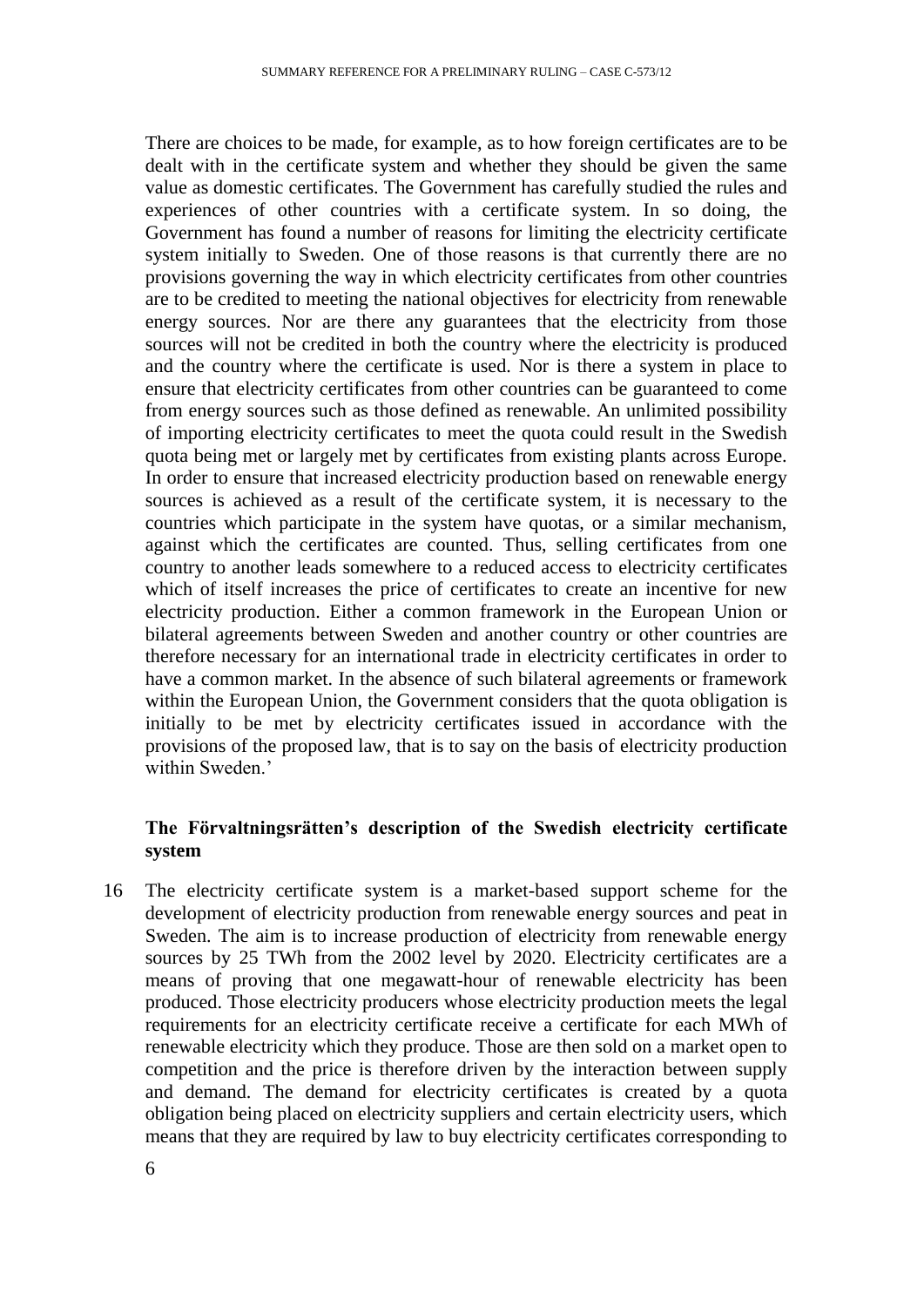a specific share (quota) of their sale or use of electricity. The amount of electricity certificates which can be bought is changed from year to year as the quota is changed, which carries with it an increased demand for electricity certificates. The quota obligation is regulated by law and for  $2010 - 2012$  means that those who are legally subject to the quota obligation on 1 April after the assessment year are to hold 0.179 electricity certificates in respect of their sale or use of electricity for the assessment year. In accordance with the travaux préparatoires of Law (2003:113) on electricity certificates, the quota obligation includes in principle all consumption of electricity in the country. It is the electricity suppliers which buy the electricity certificates, but it is the electricity customers which bear the cost of the system since the price of the certificates is included in the price of electricity. On 1 April each year the electricity suppliers hand in the number of electricity certificates needed to meet the quota obligation to the State and the electricity certificates are then cancelled. Consequently, electricity suppliers must buy new electricity certificates in order to meet the quota obligation for the following years. The producers of electricity from renewable energy sources gain, by selling electricity certificates, extra revenue as an additional income for its electricity production. The electricity certificate system thus stimulates the development of electricity production from renewable energy sources. The electricity certificate system is to support the development of new plants for the production of electricity from renewable energy sources and peat. The incentive for the production of renewable electricity is provided through management of the demand.

# **The facts and procedure in the case before the national court**

- 17 On 30 November 2009, Ålands Vindkraft AB applied for approval of the Oskar wind farm for allocation of electricity certificates. The plant is located in the municipality of Sottunga in Finland.
- 18 By a decision of 9 June 2010, the Energimyndigheten (Swedish Energy Agency) rejected Ålands Vindkraft AB's application. The reasons given for the decision were that the aim of the provisions is to promote the production of renewable electricity so that its use in Sweden is increased. There is also a national objective as regards the increase in production of renewable electricity in Sweden. Having regard thereto, only plants which are located within Sweden's borders can be considered for approval for allocation of electricity certificates. The Energimyndigheten refers in the decision to Law (2003:113) on electricity certificates.
- 19 Ålands Vindkraft AB appealed against the decision to the Förvaltningsrätten i Linköping (Administrative Court, Linköping). The company claims that the decision should be repealed and approval should be granted to the Oskar wind farm for allocation of electricity certificates. The company also claims that the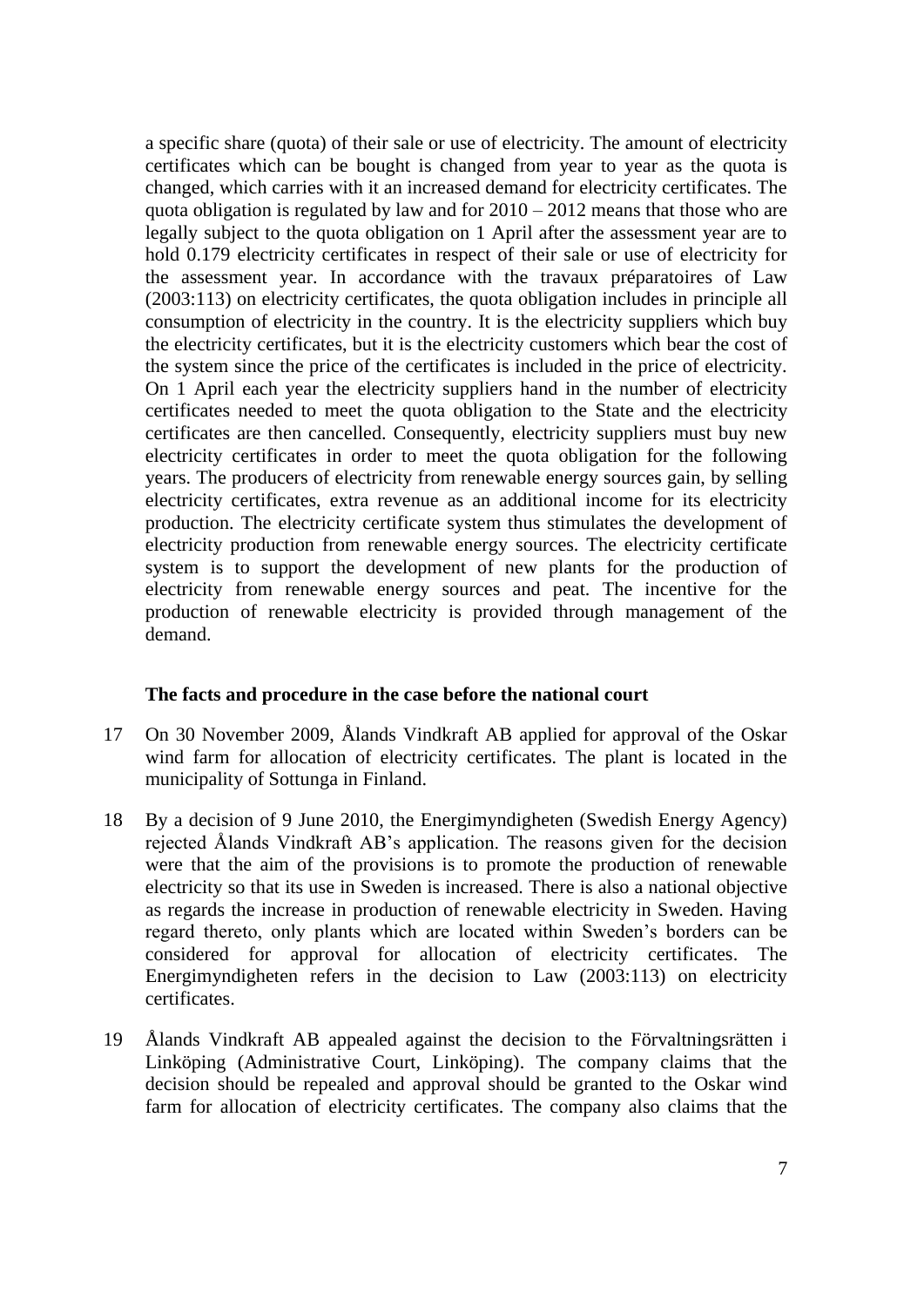förvaltningsrätten should stay the proceedings and refer the case to the Court of Justice of the European Union for a preliminary ruling under Article 267 TFEU.

20 The Energimyndigheten maintains its decision and claims that the förvaltningsrätten should dismiss the company's appeal. It further submits that there is no reason to seek a preliminary ruling from the Court of Justice of the European Union.

# **The essential arguments of the parties in the main proceedings**

*Ålands Vindkraft AB ('the company')*

- 21 The Oskar plant is connected to the Swedish high tension network via an interconnecting line. Åland is not connected to the Finnish transmission and distribution system but only to the Swedish network. The electricity which is produced by the Oskar plant comes with a 'guarantee of origin', that is to say a certificate showing that the electricity comes from renewable sources, and amounts to around 1 600 MWh per year. Electricity from renewable energy sources is sold principally on the same market as standard electricity with those guarantees of origin.
- 22 Law (2003:113) on electricity certificates does not lay down any requirement that a plant for the production of renewable electricity must be located within Sweden's borders. The Oskar plant meets the requirements laid down in the Law to be allocated electricity certificates; the plant produces electricity from a renewable source – wind power, in this case, the plant is connected to the Swedish electricity network and its production is measured by the hour. The fact that the company and the Oskar plant meet those requirements is supported also by the fact that the only ground given for the rejection decision was that the plant is located outside Sweden. Nor does it appear to be the purpose of the legislation, to which the Energimyndigheten refers and as is apparent from the travaux préparatoires to Law (2003:113) on electricity certificates, that a requirement for location within Sweden can be made. There is also reference in the Law to Swedish *consumption* and not *production* of renewable electricity.
- 23 The decision is in conflict with European Union law and the basic principle of the right to free movement of goods under Article 34 TFEU, which is part of the Swedish legal system and overrides Swedish law. Article 34 TFEU also has direct effect, which creates individual rights for foreign producers of renewable electricity, such as the company in the present case, to participate in the Swedish electricity certificate system. The national authorities have an obligation to protect those rights under Article 4 TEU. The Law on electricity certificates should therefore be waived and the decision annulled on the basis of Article 34 TFEU.
- 8 24 Article 34 TFEU prohibits restrictions on trade within the European Union, insofar as the restrictions cannot be justified on the basis of particular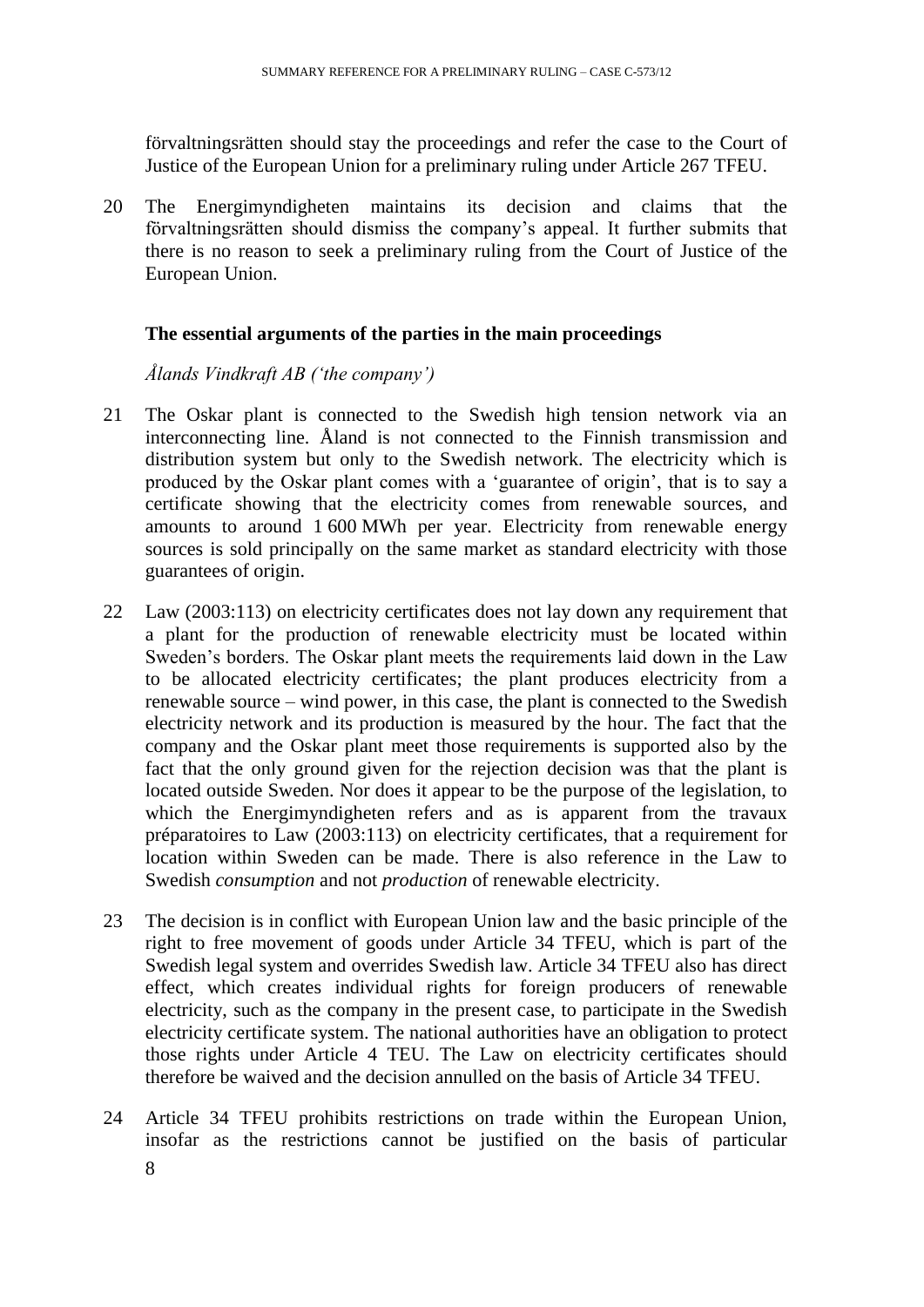circumstances. Practically, application of the Swedish rules restricts the import of renewable electricity into Sweden as a consequence of the practice of the Energimyndigheten to exclude foreign companies from allocation of electricity certificates. At present electricity certificates can be allocated only to domestic producers, which means that the *quota obligation* (the commitment to buy electricity certificates corresponding to around 18 percent of the consumers' total electricity requirements) can be achieved with the help only of Swedish producers. Thus the system excludes a significant part of the Swedish requirements from being covered by imports and reserves it (around 18 percent) for producers in Sweden. Thus the amount of electricity from renewable sources which can be imported into Sweden is restricted. That affects in part the Swedish suppliers of electricity and large customers which are not able to import renewable electricity to cover a significant part of their requirements, and in part producers located outside Sweden which lose the opportunity to export part of their production of renewable electricity and thus suffer a reduction in income. In addition, the risk of large fines deters Swedish customers from importing electricity from renewable sources beyond 82 percent of their requirements. That is the amount of electricity which may be imported, since the quota obligation system reserves the remaining 18 percent for Swedish-produced renewable electricity.

- 25 Although the objective of the electricity certificate system is to promote the domestic production of electricity from renewable energy sources, the system also indirectly promotes the demand for Swedish-produced renewable electricity, since it is the consumption of such electricity which is counted towards achievement of the Swedish target of 49 percent. Since the electricity certificates show that a certain amount of renewable electricity has been produced, one consequence of the system is that purchasers of electricity must buy part of the renewable electricity from national producers. By buying electricity certificates, the purchasers thus pay part of the price of nationally produced renewable electricity. In addition, the quota obligation can mean that electricity purchasers are bound to buy the electricity from the same (national) producers in order to avoid having to agree to buy electricity and electricity certificates from different producers. Only domestic producers of renewable electricity can offer contracts which combine the sale of both renewable electricity and electricity certificates for a package price. Thus the purchase of renewable electricity entails extra costs which means that purchasers refrain from meeting their requirements for electricity from renewable sources with such electricity from producers outside Sweden.
- 26 The Energimyndigheten's interpretation and application of the Law on electricity certificates mean that a requirement is laid down that the renewable electricity be produced in Sweden and thus constitute a restriction on cross-border trade and discriminate against producers of renewable electricity which are located outside Sweden's borders. That restriction constitutes, in the view of the company, a disproportionate and unjustified restriction which is therefore prohibited under European Union law. The environmental protection aspects to which the Energimyndigheten refers are, in the company's view, not sufficient alone to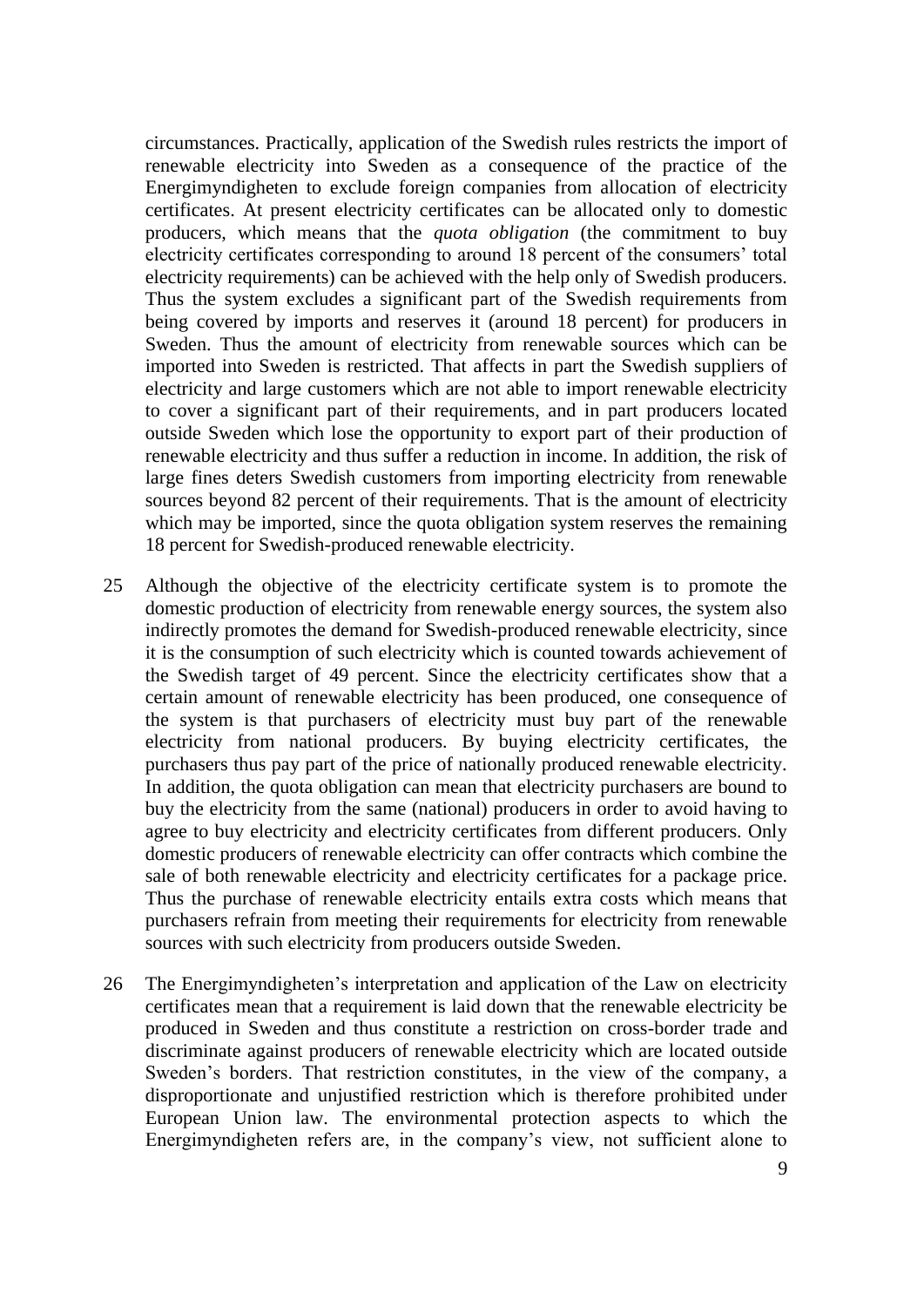justify a restriction of a fundamental rule of European Union law such as Article 34 TFEU. That has also been held in the case-law of the Court of Justice of the European Union (cf Case C-379/98 *PreussenElektra AG* v *Schleswag AG* [2001] ECR I-2099, and Case C-320/03 *Commission* v *Austria* [2005] ECR I-9871, paragraph 89). The restriction is, in the prevailing circumstances, not necessary to ensure protection of the environment. The company argues that the consumption of renewable electricity should be promoted even if producers outside Sweden are permitted to participate. Nor is the restriction necessary having regard to the fact that the Swedish network capacity has been increased to enable Sweden to achieve the target of 49 percent consumption of renewable electricity by 2020 in accordance with Directive 2009/28. In the PreussenElektra case, an exception was made for the German support scheme having regard to the special characteristics of the German market and to the applicable European Union law. The Swedish system is materially different from the German system examined by the Court of Justice in the PreussenElektra case. The European Union law presently applicable reflects more than ten years of development in the area and many important measures have been adopted to harmonise the rules in the area and reinforce the internal market. Cross-border trade is now possible and reliable due to the introduction of the'guarantees of origin'. Those guarantees are, in any event, to be found in the Nordic countries, where a deregulation of the market was implemented much earlier than in the rest of Europe. In the Nordic countries there is already a significant cross-border trade on a common market, in particular between Finland and Sweden.

#### *Energimyndigheten*

- 27 The company's wind farm does not meet the requirements laid down for allocation of electricity certificates in the Swedish legislation.
- 28 The question in the case concerns approval of a plant for allocation of electricity certificates under the Swedish domestic legislation. The question should therefore be decided by Swedish courts and in accordance with national provisions.
- 29 In the travaux préparatoires for Law (2003:113) on electricity certificates, it is made clear that the electricity certificate system is restricted to Sweden. Since there was no common framework in the European Union nor bilateral agreements with other countries, achievement of the quota obligation was limited to the production of electricity in Sweden. That is also confirmed by the fact that, at the European Union level, binding national objectives are set, to which Member States may count their domestic production of energy from renewable energy sources. In order to be able to include production of electricity from renewable energy sources from another Member State, there must be an agreement between the States pursuant to the voluntary cooperation mechanisms governed by Directive 2009/28. The electricity certificate system is a national support scheme with the aim of meeting Sweden's binding national objective under that directive.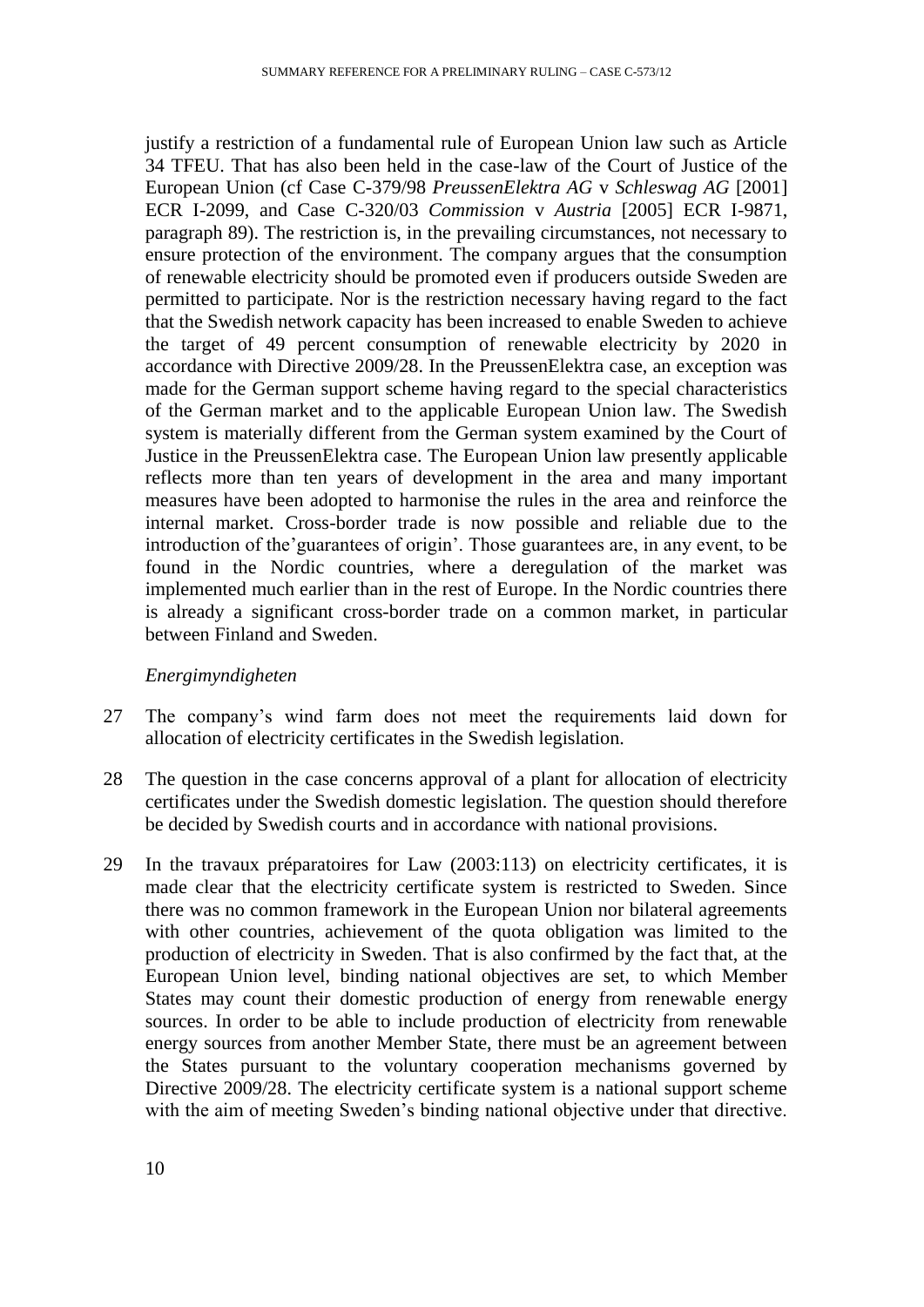The quota levels in the system have been set in order to meet the binding Swedish national objective set in the directive of a share of 49 percent of renewable energy.

- 30 In addition, the application of parts of the legislation concerning, for example, the duty to make a declaration and supervision, stipulate that only plants located on Swedish territory are covered by the Swedish electricity certificate system.
- 31 There is no common framework for the production of renewable energy within the European Union. The possibility of including electricity production from another Member State by way of cooperation mechanisms in the form of bilateral agreements has indeed been introduced by Directive 2009/28. Such agreements require, however, a common view of the electricity certificate market with a mutual acceptance of electricity certificates and a corresponding quota obligation as regards the use of electricity by the cooperation partner.
- 32 Guarantees of origin under the directive do not give the right to support from the electricity certificate system. The Swedish electricity certificates constitute environmental certificates and there is a distinction to be drawn between them and the guarantees of origin under the directive. The only function of the guarantees of origin under Directive 2009/28 is to show the final consumer that a certain share or amount of energy has been produced from renewable energy sources. Schemes for the guarantee of origin do not by themselves imply a right to benefit from national support mechanisms established in different Member States.
- 33 The Swedish electricity certificate system is compatible with European Union law. By Directive 2001/77/EC of the European Parliament and of the Council of 27 September 2001 on the promotion of electricity produced from renewable energy sources in the internal electricity market and Directive 2009/28, a common framework for the promotion of energy from renewable energy sources has been established. The directives have not, however, brought about any complete harmonisation of the national electricity markets.
- 34 It is apparent from both Directive 2001/77 and Directive 2009/28 that national support schemes to promote the production of renewable energy are permitted. In recital 25 in the preamble to Directive 2009/28 it is stressed that public support is necessary to attain the Community's objectives regarding the development of electricity from renewable energy sources. For the proper functioning of support schemes it is vital that Member States can control the effect and costs of their national support schemes according to their different potentials. Under the directive it is possible, through voluntary mechanisms, for Member States to agree to cooperate as regards the extent to which one Member State supports energy production in another Member State.
- 35 The Swedish electricity certificate system has been examined by the European Commission on two previous occasions. The system was examined on notification of the provisions to the European Commission in 2002 (see Commission Decision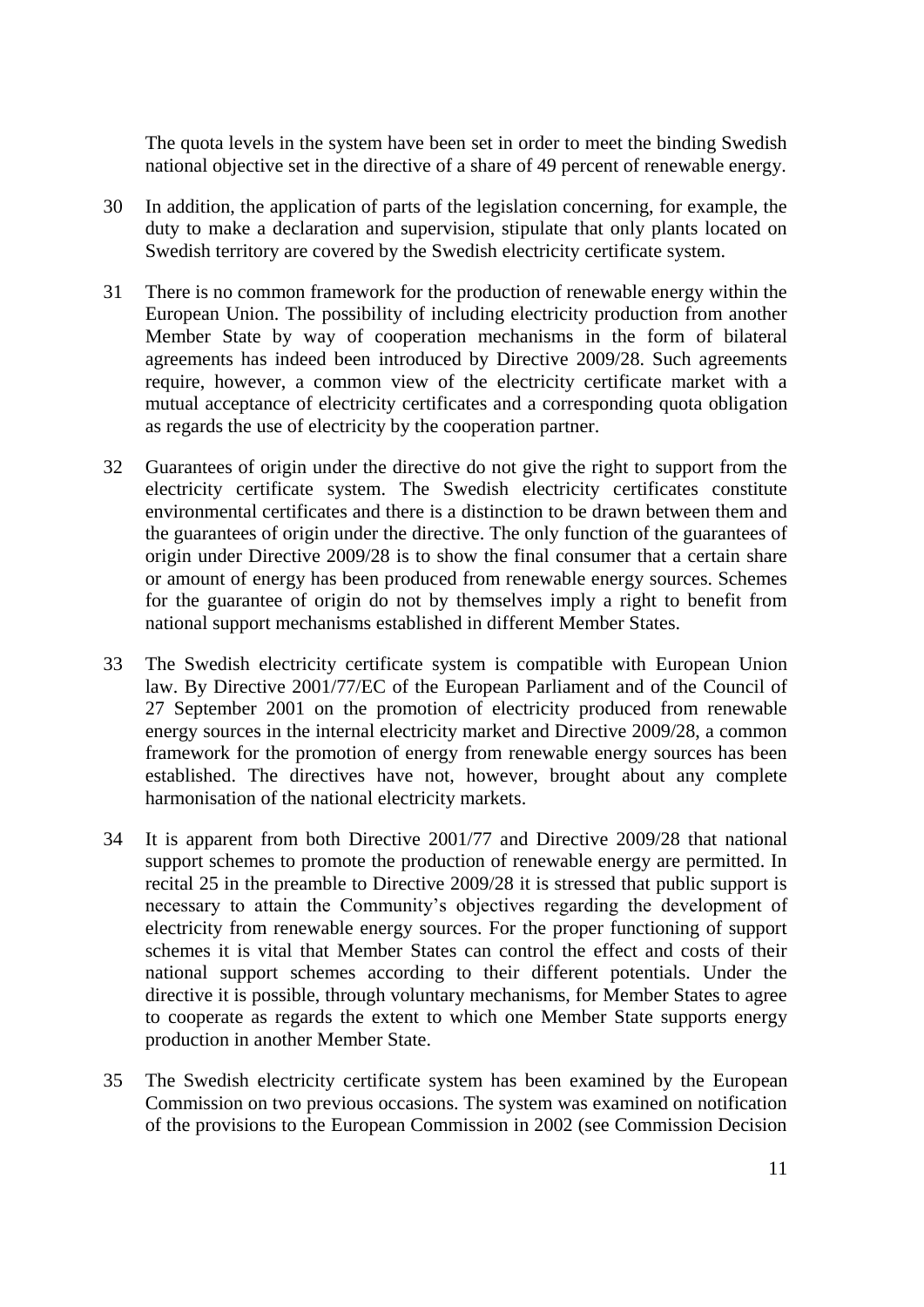of 5 February 2003 in State aid Case N 789/2002 – Swedish Electricity Certificate System), when the European Commission decided that the system in its form at that time in part did not constitute aid and in part constituted aid compatible with the EU Treaty. In the decision, the European Commission stated, inter alia, that the benefit granted to producers of green electricity by the sale of electricity certificates on the market does not constitute State aid. The system was also examined in a proceeding concerning complaints about the support scheme for electricity production from renewable energy sources (European Commission reference 439/09/TREN). After replies from the Näringsdepartementet (Ministry of Enterprise, Energy and Communications), the European Commission closed the case on 26 October 2010, since there was no evidence of infringement of European Union law.

36 The Swedish electricity certificate system is compatible with Article 34 TFEU and does not in any event place any unjustified restriction on imports between the European Union's Member States. Under the electricity certificate system there is no obligation to buy electricity from a particular source or from particular suppliers. Electricity produced in another Member State has access to the Swedish electricity market and can, for example, be sold as electricity with a mark of origin by use of the guarantees of origin. The electricity certificate system has no bearing on the trade in electricity at all but provides support to the production of renewable electricity, which is expressly permitted under Directive 2009/28. There are no direct or indirect, material or legal obstacles to trade related to the electricity certificate system. Electricity can be freely imported from Åland to Sweden for as long as it is technically possible. The electricity certificate system does not involve any liabilities which could affect the electricity suppliers' propensity to purchase. The system does not contain any elements giving electricity suppliers any reason to buy electricity from any particular producer.

#### **Summary statement of the reasons for the request for a preliminary ruling**

#### *The Swedish electricity certificate system*

- 37 It is apparent from the text of the Law that there is no requirement for an electricity supplier actually to buy electricity when buying electricity certificates. However, it is difficult, in the light of the nature of electricity, to determine how large a part of the electricity for which the purchaser pays actually comes from renewable sources.
- 38 It is not necessary to hold electricity certificates in order to sell renewable energy in Sweden. Under Swedish law, however, it is not possible to grant access to the electricity certificate system to plants producing renewable electricity which are located outside the country's borders. That restriction does not follow directly from the text of the Law but from the travaux préparatoires for that Law.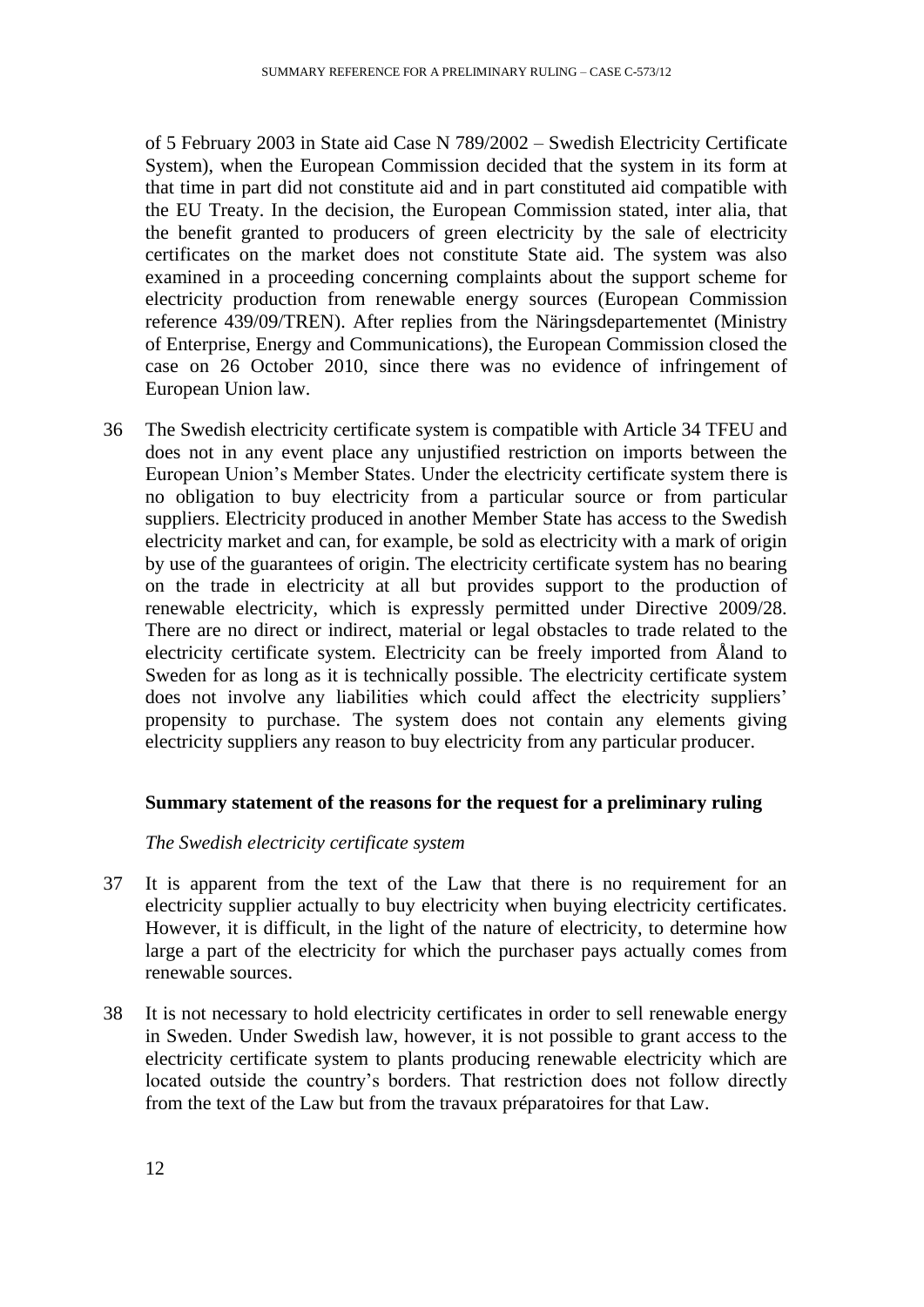#### *Jurisdiction of the Court of Justice of the European Union*

- 39 Pursuant to Article 4(2) TFEU, the area of energy is one for which the European Union and the Member States share legislative competence, meaning that the Member States may exercise their powers to legislate in the area to the extent that the European Union has not exercised its powers. Since the European Union has used its legislative powers by introducing, inter alia, Directive 2009/28, the Swedish rules in that area must not infringe those rules. That is the case of both the rules intended expressly to implement Directive 2009/28 and other rules applicable to the same area (see Case C-2/10 *Azienda Agro-Zootecnica Franchini sarl and Eolica di Altamura Srl* v *Regione Puglia* [2011] ECR I-0000, paragraph 70). It also follows from the principle of European Union law's primacy over national law and the obligations of sincere cooperation laid down in Article 4(3) TEU that national courts have a responsibility to apply the national law in such a way as is compatible with European Union law and which does not jeopardise its uniform interpretation within the European Union.
- 40 It follows therefrom that the rules which a Member State adopts in the area of energy must be compatible with European Union law, in particular with the primary law of the Union.
- 41 Trade in electricity from renewable energy sources has extensive cross-border aspects and is included in the (exercised) legislative powers under European Union law. In addition, the subject-matter of the dispute concerns a cross-border relationship with a foreign producer of renewable electricity which has been refused access to the Swedish electricity certificate system on the ground that the plant is not located in Sweden. In light of such a relationship and having regard to the details set out above, the förvaltningsrätten is of the opinion that the subjectmatter of the dispute falls within the scope of European Union law and consequently is within the jurisdiction of the Court of Justice of the European Union.

# *Interpretation of Directive 2009/28*

- 42 The European Union has, as regards renewable energy sources, adopted Directive 2001/77 which, with effect from 1 January 2012, is replaced in its entirety by Directive 2009/28.
- 43 The transposition in Sweden of Directive 2009/28 was dealt with by way of travaux préparatoires for a Law, in which the Government took the view that the main parts of the directive's provisions had already been implemented in Sweden's legislation. The development of the electricity certificate system is a central part of Sweden's national action plan for renewable energy in the electricity sector in accordance with Article 4 of Directive 2009/28.
- 44 Directive 2009/28 establishes binding national objectives for the various Member States as regards the share of the final energy use which is energy from renewable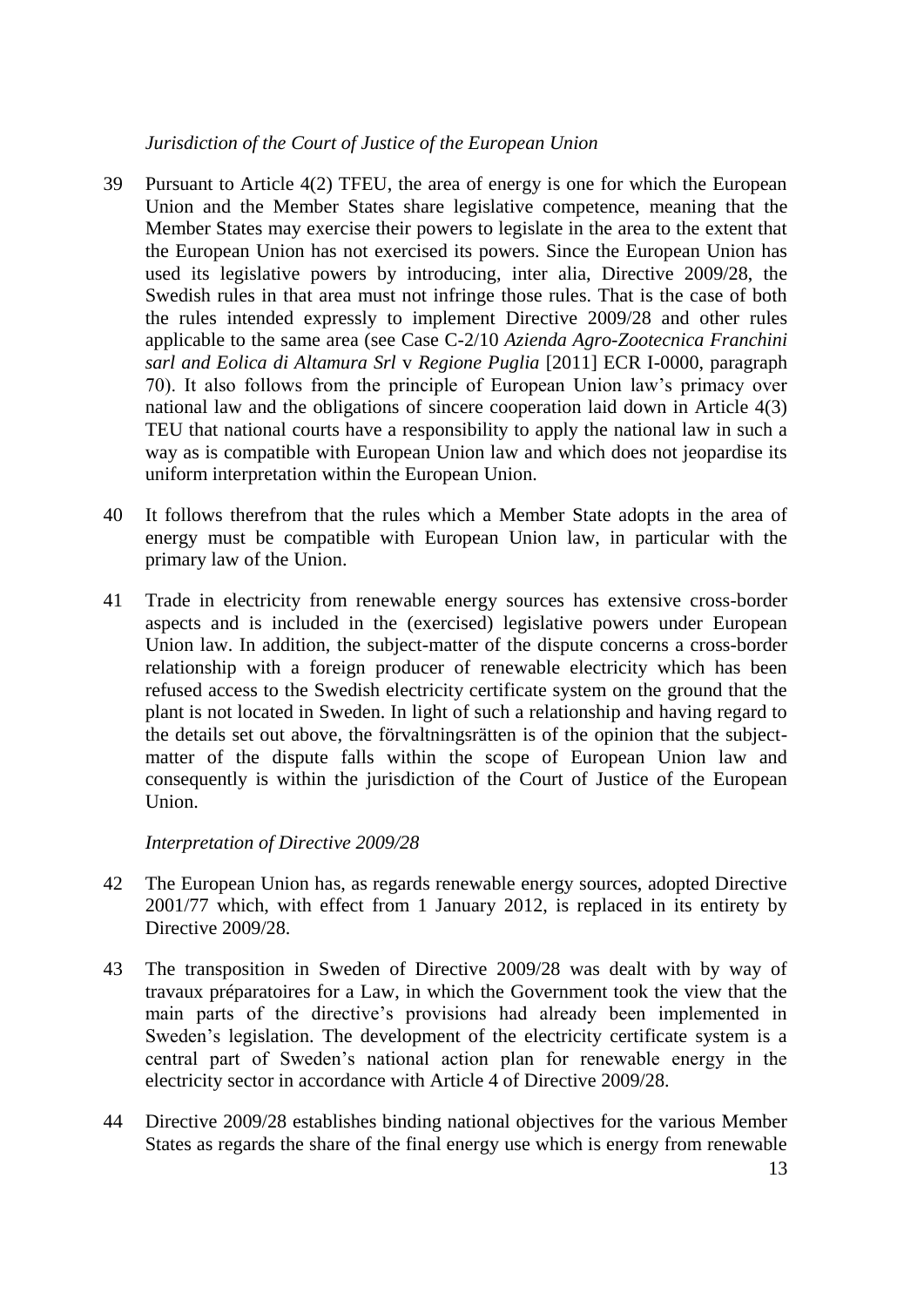energy sources. For Sweden that share is set in Annex I, Part A, to the directive as 49 percent. Article 3(3) of Directive 2009/28 lays down in particular the possibility of a support scheme to enable Member States to reach the objectives in the directive.

- 45 The förvaltningsrätten is called upon to rule on whether the Swedish support scheme for electricity from renewable energy sources, which covers only producers of such electricity which are located within Sweden's borders, is a scheme such as that referred to in Article 3(3) of Directive 2009/28. However, the förvaltningsrätten is unable to discern from the definition of such a support scheme in Article 2(k) of that directive whether the Swedish scheme's characteristics are those referred to in Directive 2009/28. The Swedish scheme's stated aim is to promote the production of renewable electricity, but it is possible that indirectly, the use of such electricity will also be promoted. It is not, however, clearer from the directive's definition exactly how support schemes with quotas and green certificates may be designed.
- 46 Nor has the interpretation of the term'support scheme' in the directive, so far as the förvaltningsrätten is aware, been examined by the Court of Justice of the European Union. The first question which is relevant is therefore whether the Swedish electricity certificate system is compatible with the rules of Directive 2009/28.

# *Interpretation of Article 34 TFEU*

- 47 Article 34 EC prohibits quantitative restrictions on imports and all measures having equivalent effect between Member States. The Swedish electricity certificate system, since it is designed as a national support scheme, distinguishes between electricity from renewable energy sources produced inside and outside Sweden's borders. Through that system, Swedish producers gain an advantage in the form of extra revenue in addition to the revenue from sales of electricity. That means that domestic producers of renewable electricity have economic advantages over foreign producers of the same product. Although the sale of electricity certificates and the sale of electricity are not formally linked to each other, the förvaltningsrätten is of the opinion that the system can indirectly favour the sale of nationally produced electricity to the detriment of imported electricity of the same type, since the incentive to buy renewable electricity from suppliers other than those which also hold electricity certificates is reduced when both electricity and electricity certificates are easily available from one and the same producer.
- 48 The aim of the electricity certificate system is to promote the production of electricity from renewable energy sources, which in the long term is an important measure for the climate change process at a national level. The underlying aim is environmental protection and concern for the environment; production of electricity using renewable energy sources is more environmentally friendly than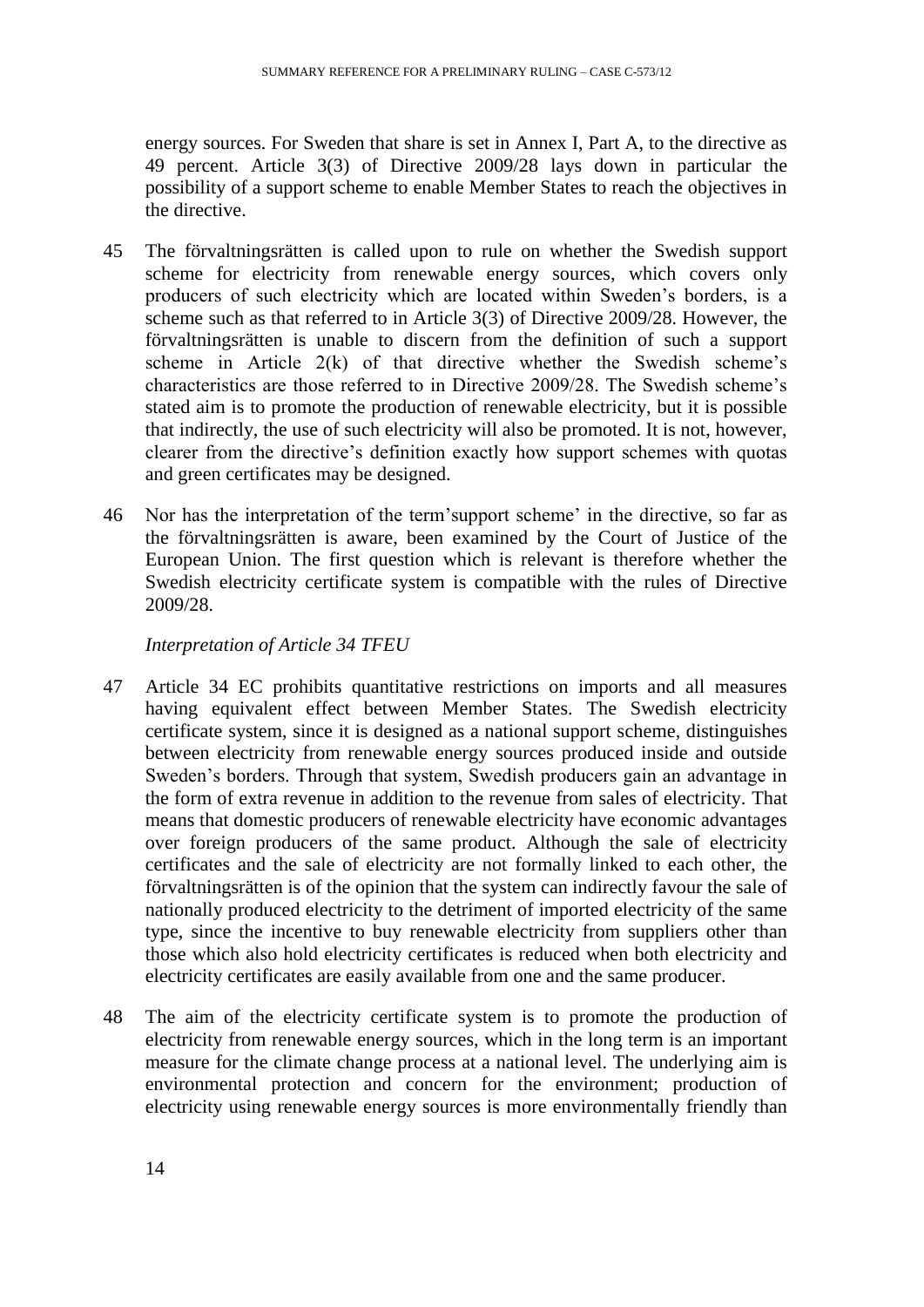production using, for example, fossil fuels and nuclear power (see the travaux préparatoires to Law (2003:113) on electricity certificates).

- 49 The förvaltningsrätten takes the view that it cannot be excluded that the system constitutes an obstacle to trade between the Member States of the European Union and is therefore prohibited under Article 34 TFEU. Since the application of the system makes a clear distinction between domestic and foreign producers, the förvaltningsrätten, against the background of the case-law of the Court of Justice of the European Union, regards it as unclear whether that can be justified on overriding grounds of environmental protection.
- 50 The Court of Justice of the European Union has, inter alia in the PreussenElektra case, examined the validity of a system which placed an obligation on electricity supply undertakings to purchase the electricity produced in their area of supply from renewable energy sources at a fixed minimum price (paragraph 6). The Swedish electricity certificate system does not, however, lay down any formal requirement for electricity suppliers and users subject to the quota obligation to purchase their electricity as well from electricity producers approved to hold electricity certificates, which means that the system is different to such an extent that the förvaltningsrätten is doubtful whether application of the findings in the PreussenElektra case will provide an answer to the question of the Swedish system's compatibility with European Union law.
- 51 Since the ruling of the Court of Justice of the European Union in the PreussenElektra case, new legal instruments have been adopted within the European Union, inter alia Directives 2001/77 and 2009/28, which affect the assessment of the compatibility with European Union law of the system at issue in the present case.

# *The form of the rules*

- 52 The restriction of the electricity certificate system to include only producers of renewable electricity which are located within Sweden is not expressly stated in the legal texts, whether the old (2003:113) or new (2011:1200) Law on electricity certificates. The consequence thereof is that the travaux préparatoires of the legislation de facto restrict the scope of the Law. The förvaltningsrätten asks whether a restriction which excludes producers of renewable electricity in other Member States ought not to follow directly from the Law.
- 53 Since the system can potentially constitute an obstacle to trade and having regard to the principles of legal certainty and predictability, there are even stronger grounds for the restriction to be enshrined in law.

# *The Förvaltningsrätten's assessment and questions*

54 In order that the förvaltningsrätten may rule in the case, it must decide whether the restriction of the electricity certificate system to only Swedish producers is